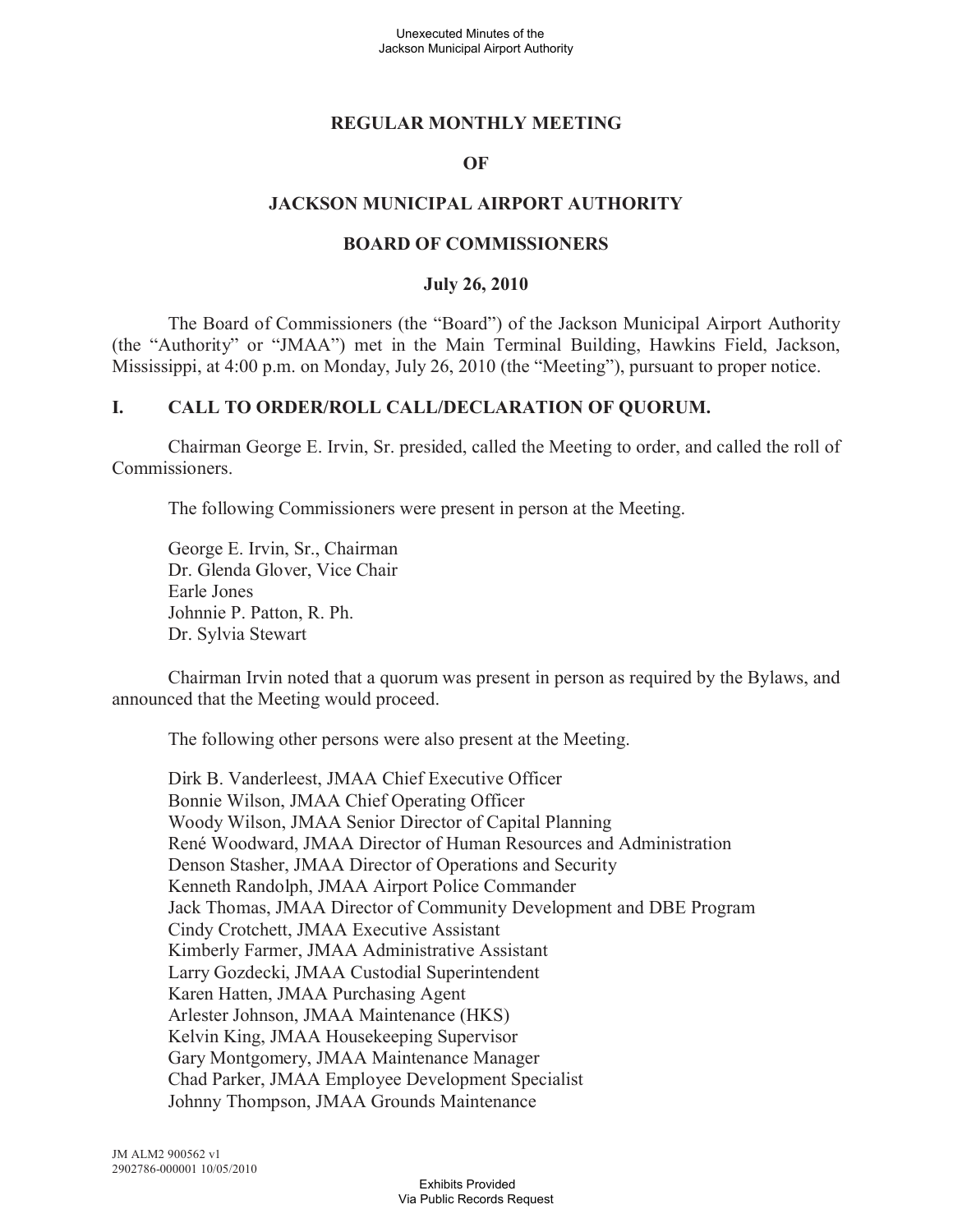Joyce Tillman, JMAA Facilities Engineer Jack Weldy, JMAA Properties Manager Adam Dunbar, JMAA Summer Intern Jeremy Jackson, JMAA Summer Intern Jeremy Lewis, JMAA Summer Intern Quinn Lewis, JMAA Summer Intern Chad Parker, JMAA Summer Intern Crystal Nwagwu, JMAA Summer Intern Alan Moore, Baker Donelson Bearman Caldwell & Berkowitz Jeff Wagner, Baker Donelson Bearman Caldwell & Berkowitz Chuck Lott, Neel-Schaffer, Inc. Jim White, Waggoner Engineering, Inc.

# **II. APPROVAL AND EXECUTION OF MINUTES.**

## **A. Hawkins Field Committee Meeting, June 28, 2010.**

## **B. Regular Monthly Meeting of the Board, June 28, 2010.**

## **C. Regular Monthly Work Session of the Board, July 22, 2010.**

After discussion, upon motion duly made by Commissioner Stewart, seconded by Commissioner Glover, and unanimously approved by the affirmative votes of all Commissioners present, the minutes of (i) the Hawkins Field Committee Meeting on June 28, 2010; (ii) the Regular Monthly Meeting on June 28, 2010; and (ii) the Regular Monthly Work Session on July 22, 2010, were approved as presented and directed to be filed in the appropriate minute book and records of the Authority.

## **III. PUBLIC COMMENTS.**

None.

## **IV. REPORTS.**

## **A. Chief Executive Officer.**

- 1. Airport Project Manager Summary, Period Ending June 30, 2010.
- 2. Airport Activity Statistics Report, Period Ending June 30, 2010.

Mr. Vanderleest directed the Board's attention to the Airport Project Manager Summary and the Airport Activity Statistics Report as found in the packet distributed to the Board prior to the Meeting (the "Packet"), and discussed these reports with the Board. A copy of the Packet is attached as an exhibit to the minutes of the Meeting.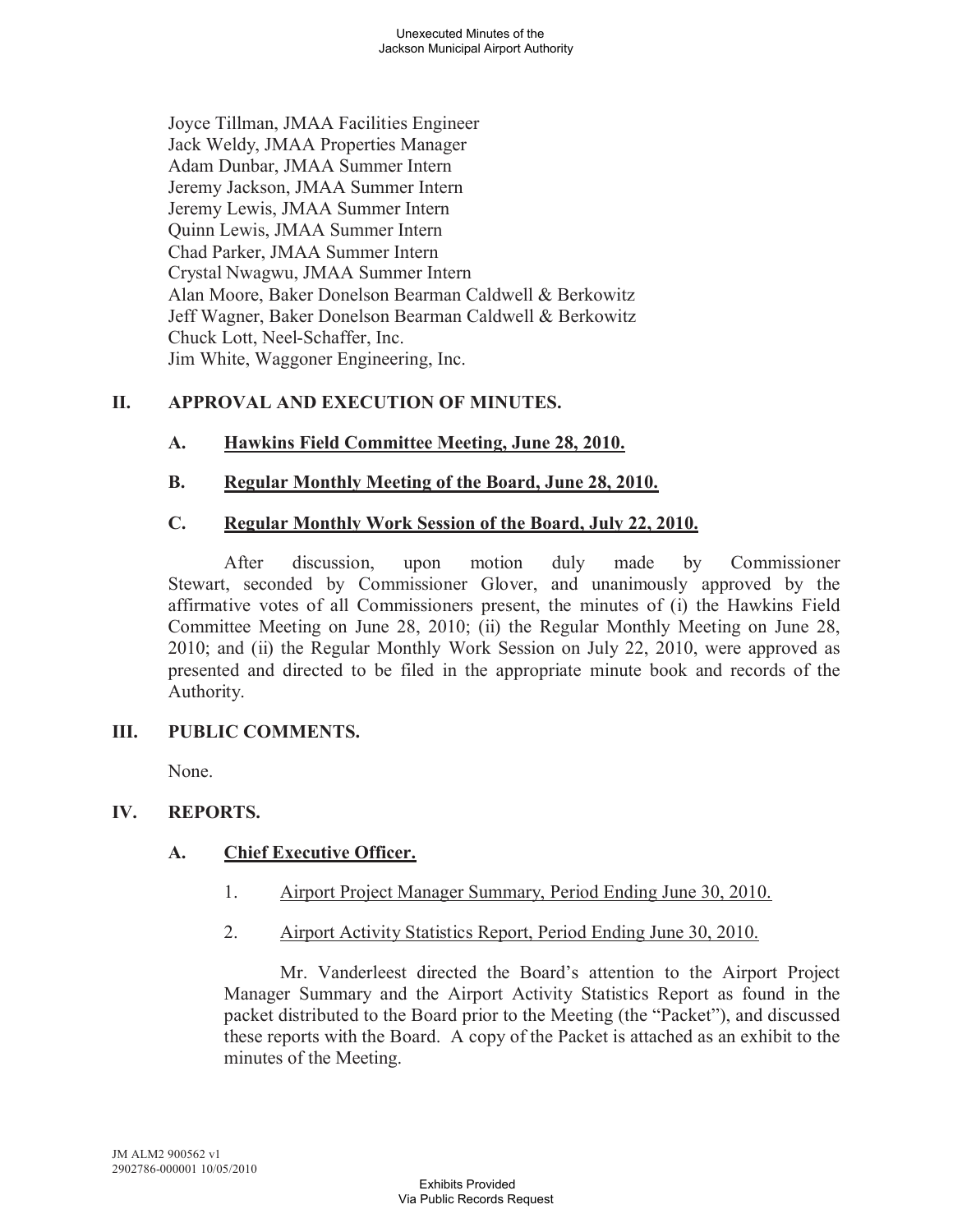- 3. Employee and Organizational Recognitions.
	- a. Employee of the Month, July 2010: Johnny Thompson, Grounds Maintenance II, Department of Maintenance.

Mr. Vanderleest recognized and commended Mr. Thompson for being named Employee of the Month for July 2010.

# 4. Professional Development Recognitions.

- a. Kelvin King, Housekeeping Supervisor, Department of Maintenance.
	- (1) Basic Supervision I, II & III: Awarded by the Mississippi Manufacturers Association.

Mr. Vanderleest recognized and commended Mr. King for completing the Basic Supervision I, II & III courses offered by the Mississippi Manufacturers Association.

- b. Karen Hatten, Purchasing Agent, Department of Human Resources & Administration.
	- (1) Certificate in Basic Supervisory Course: Awarded by the Mississippi State Personnel Board.

Mr. Vanderleest recognized and commended Ms. Hatten for receiving a Certificate in Basic Supervisory Course, awarded by the Mississippi State Personnel Board.

## 5. Professional Recognitions.

- a. Jack Thomas, Director of Community Development and DBE Program.
	- (1) Leadership Greater Jackson.

Mr. Vanderleest recognized and commended Mr. Thomas for being selected for the Leadership Greater Jackson program.

6. Summer Youth Intern Recognition.

Mr. Vanderleest recognized the following individuals for participating in the Authority's summer intern program.

- a. Adam Dunbar JMAA Aviation Intern.
- b. Jeremy Jackson JEIA Outside Maintenance Summer Intern.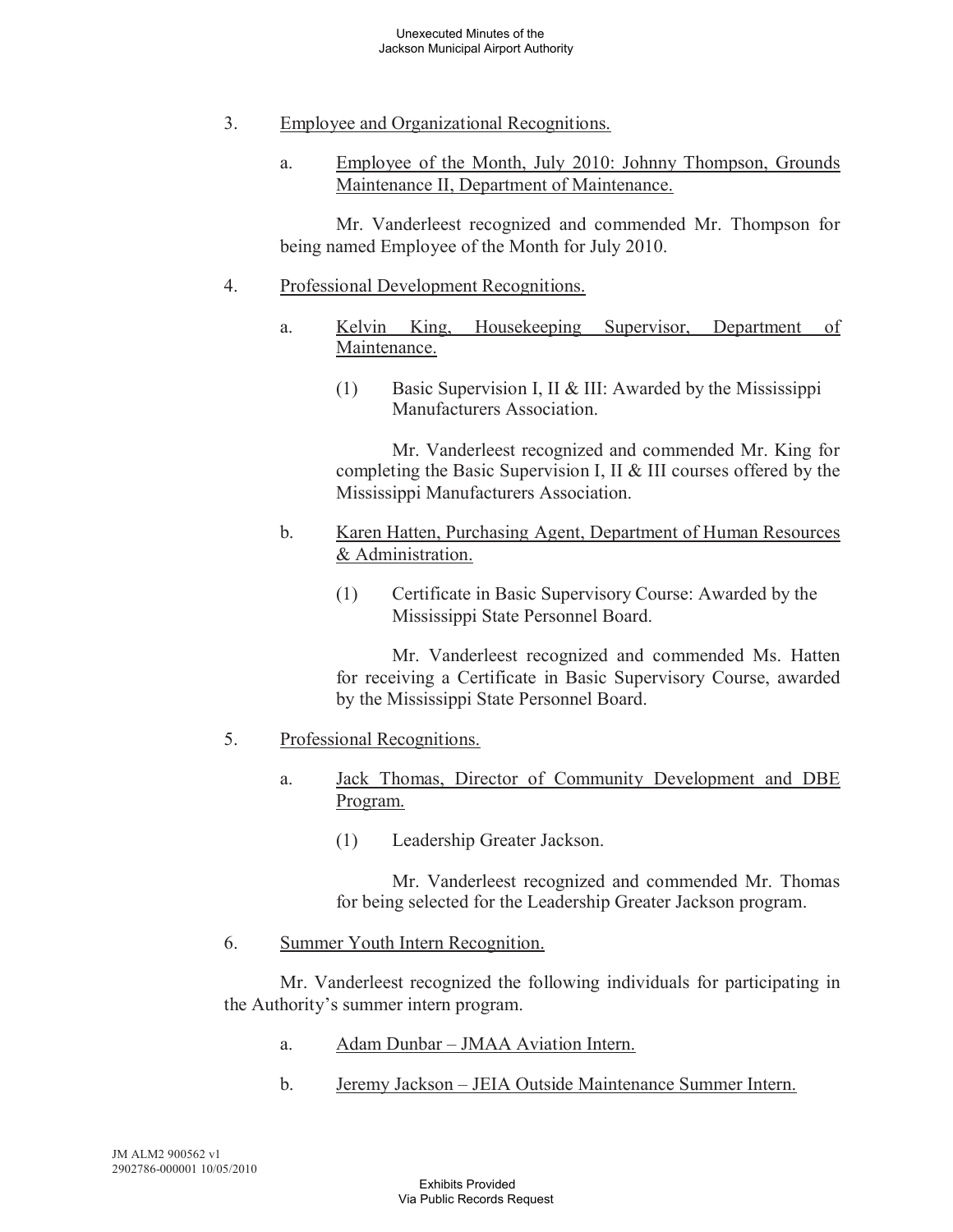- c. Jeremy Lewis HKS Outside Maintenance Summer Intern.
- d. Quinn Lewis JEIA Inside Maintenance Summer Intern.
- e. Crystal Nwagwu Customer Service Summer Intern.

Chairman Irvin thanked the summer interns, on behalf of the Board, for their work with JMAA during the summer.

#### **B. Attorney.**

Mr. Moore said he had nothing to report at this time.

### **V. ACTION ITEMS.**

#### **A. Financial Matters.**

- 1. Financial Reports for June 2010.
	- a. Balance Sheet: Accept.
	- b. Income Statement: Accept.
	- c. Claims Docket for June 2010: Approve.

Mr. Vanderleest directed the Board's attention to the above financial reports for June 2010 and the Claims Docket for June 2010, all of which were included in the Packet.

During discussion, Mr. Vanderleest also discussed with the Board the FY2010 Year to Date, June 30, 2010, Variance Analysis to Budget on pages 37 – 38 in the Packet.

After discussion, upon motion duly made by Commissioner Stewart, seconded by Commissioner Patton, and unanimously approved by the affirmative votes of all Commissioners present, the Board adopted the following resolution.

### **RESOLUTION ACCEPTING FINANCIAL REPORTS FOR JUNE 2010 AND APPROVING AND AUTHORIZING PAYMENT OF CLAIMS DOCKET FOR JUNE 2010**

**WHEREAS**, the Board of Commissioners (the "Board") of the Jackson Municipal Airport Authority (the "Authority") has reviewed and considered (i) certain financial statements for the Authority for the month and period ending June 30, 2010 (the "Financial Reports"), and (ii) the Claims Docket of the Authority for the month of June 2010 (the "Claims"), both the Financial Reports and the Claims being (i) included in the packet distributed to the Board prior to the July 26, 2010, Regular Monthly Meeting of the Board, and (ii) incorporated herein by reference;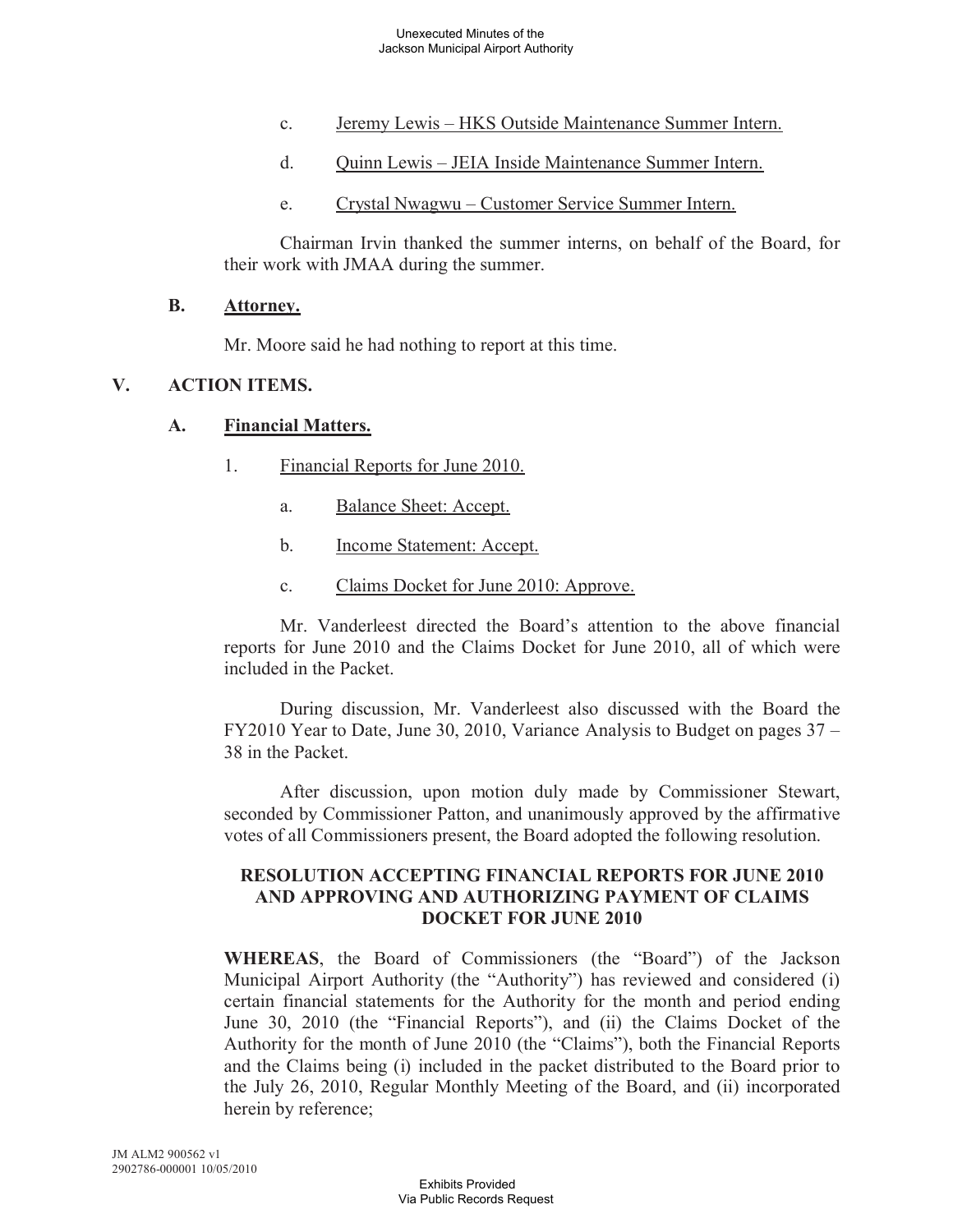**NOW, THEREFORE, BE IT RESOLVED**, the Board hereby (i) accepts the Financial Reports and (ii) approves and authorizes payment of the Claims in the total amount of \$882,374.22.

### **B. Service Agreements.**

- 1. Pest Control Services, JEIA: Rescind Prior Award and Authorize Execution of Agreement.
- 2. AMAC/AAAE Economic Forum, JMAA: Authorize Budget and Execution of Agreement for Reception Entertainment.

Mr. Vanderleest directed the Board's attention to the Memoranda in the Packet which described these matters, and discussed these matters with the Board.

After discussion, upon motion duly made by Commissioner Patton, seconded by Commissioner Glover, and approved by the affirmative votes of Commissioners Irvin, Glover and Patton, with Commissioner Stewart voting nay and Commissioner Jones being absent at the time of the vote, the Board adopted the following resolution.

# **RESOLUTION APPROVING AND AUTHORIZING CERTAIN ACTIONS WITH RESPECT TO CERTAIN SERVICE AGREEMENTS**

**WHEREAS**, the staff of the Jackson Municipal Airport Authority (the "Authority") has recommended that the Board of Commissioners of the Authority (the "Board") approve and authorize certain actions with respect to certain service agreements identified below, all as more particularly described in certain memoranda (i) included in the packet distributed to the Board prior to the July 26, 2010, Regular Monthly Meeting of the Board, and (ii) incorporated herein by reference (separately, each a "Memorandum;" collectively, the "Memoranda"); and

**WHEREAS**, the Board has reviewed the Memoranda and considered the recommendations therein by the staff of the Authority;

**NOW, THEREFORE, BE IT RESOLVED**, the Board hereby determines that it would be in the best interests of and in furtherance of the duties and responsibilities of the Authority to, and the Board hereby does, take the following action:

1. The Board hereby (i) rescinds the award of that certain contract for pest control services (the "Services") at Jackson-Evers International Airport ("JEIA") to Rivers Pest Control; (ii) waives the provision in the Request for Proposals for pest control services whereby one company would not be allowed to provide the Services at both JEIA and Hawkins Field; and (iii) approves and authorizes negotiation and execution of an agreement with Havard Pest Control ("Havard") to perform the Services at JEIA (the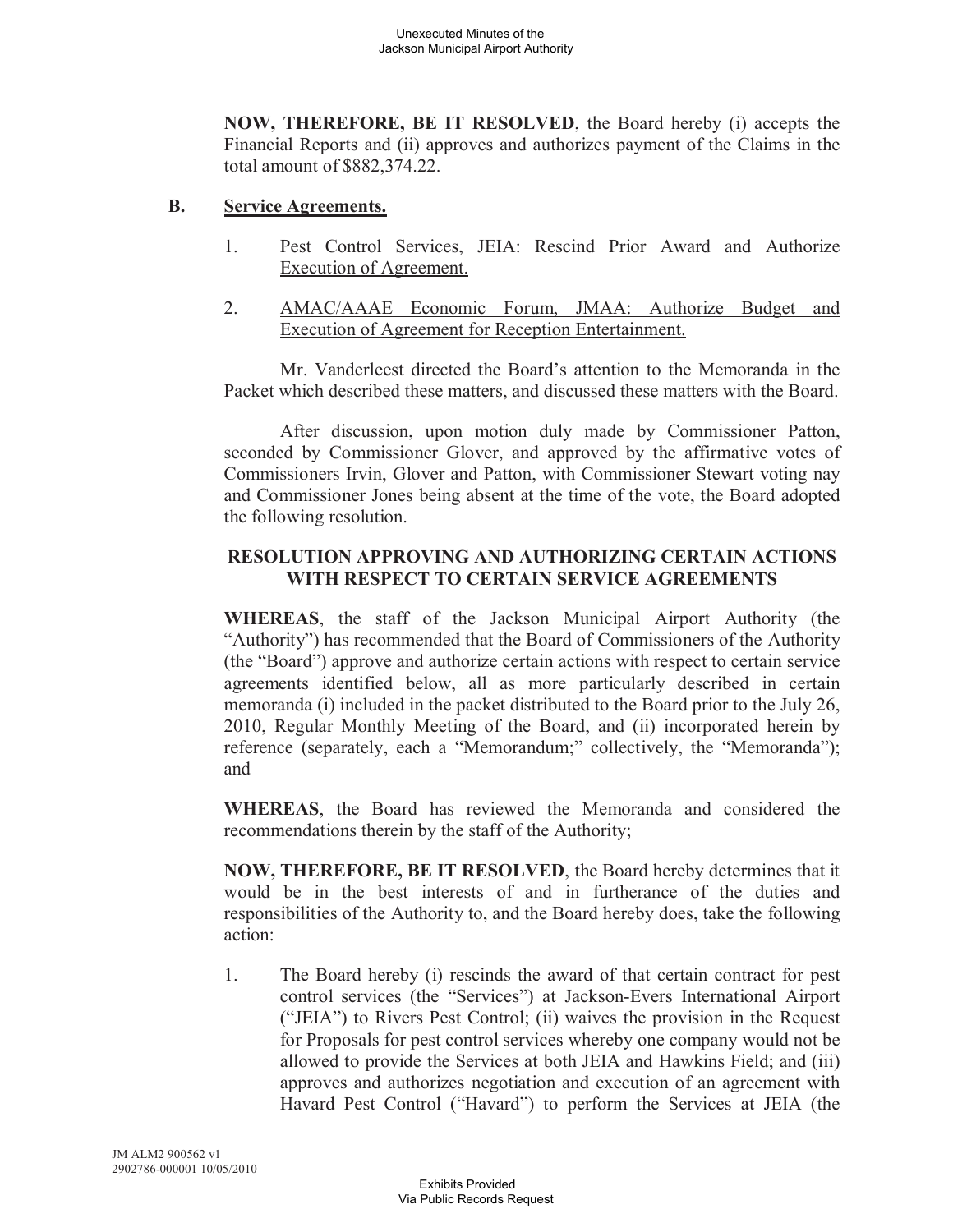"Havard Agreement"), said Havard Agreement to be in such form and to contain such terms and conditions consistent with the Memorandum dated July 16, 2010, which describes this matter, as may be deemed appropriate by the Chief Executive Officer of the Authority, as evidenced by his execution thereof.

2. The Board hereby approves and authorizes the expenditures set out in the Memorandum dated July 19, 2010, which describes this matter, and authorizes and directs negotiation and execution of the agreements set out in said Memorandum, said agreements to be in such form and to contain such terms and conditions consistent with the Memorandum as may be deemed appropriate by the Chief Executive Officer of the Authority, as evidenced by his execution thereof.

### **C. Construction Projects.**

No action or discussion took place at the Meeting regarding construction projects.

## **D. Procurements.**

No action or discussion took place at the Meeting regarding procurements.

### **E. Grants.**

No action or discussion took place at the Meeting regarding grants.

## **F. Other Matters.**

1. Utility Easements for United States Property and Fiscal Office (USPFO) Building, JEIA: Authorize Agreements.

Mr. Vanderleest directed the Board's attention to the memorandum dated July 20, 2010, in the Packet, which described this matter, and discussed this matter with the Board.

After discussion, upon motion duly made by Commissioner Glover, seconded by Commissioner Patton, and unanimously approved by the affirmative votes of all Commissioners present, the Board adopted the following resolution.

#### **RESOLUTION APPROVING AND AUTHORIZING UTILITY EASEMENTS WITH ENTERGY AND COMCAST CABLE AT JACKSON-EVERS INTERNATIONAL AIRPORT**

**WHEREAS**, the staff of the Jackson Municipal Airport Authority (the "Authority") has recommended that the Board of Commissioners (the "Board") of the Authority approve and authorize negotiation and execution of an easement agreement (the "Easement Agreement") to grant Entergy a new, 10-foot utility easement (the "Easement") at Jackson-Evers International Airport ("JEIA") in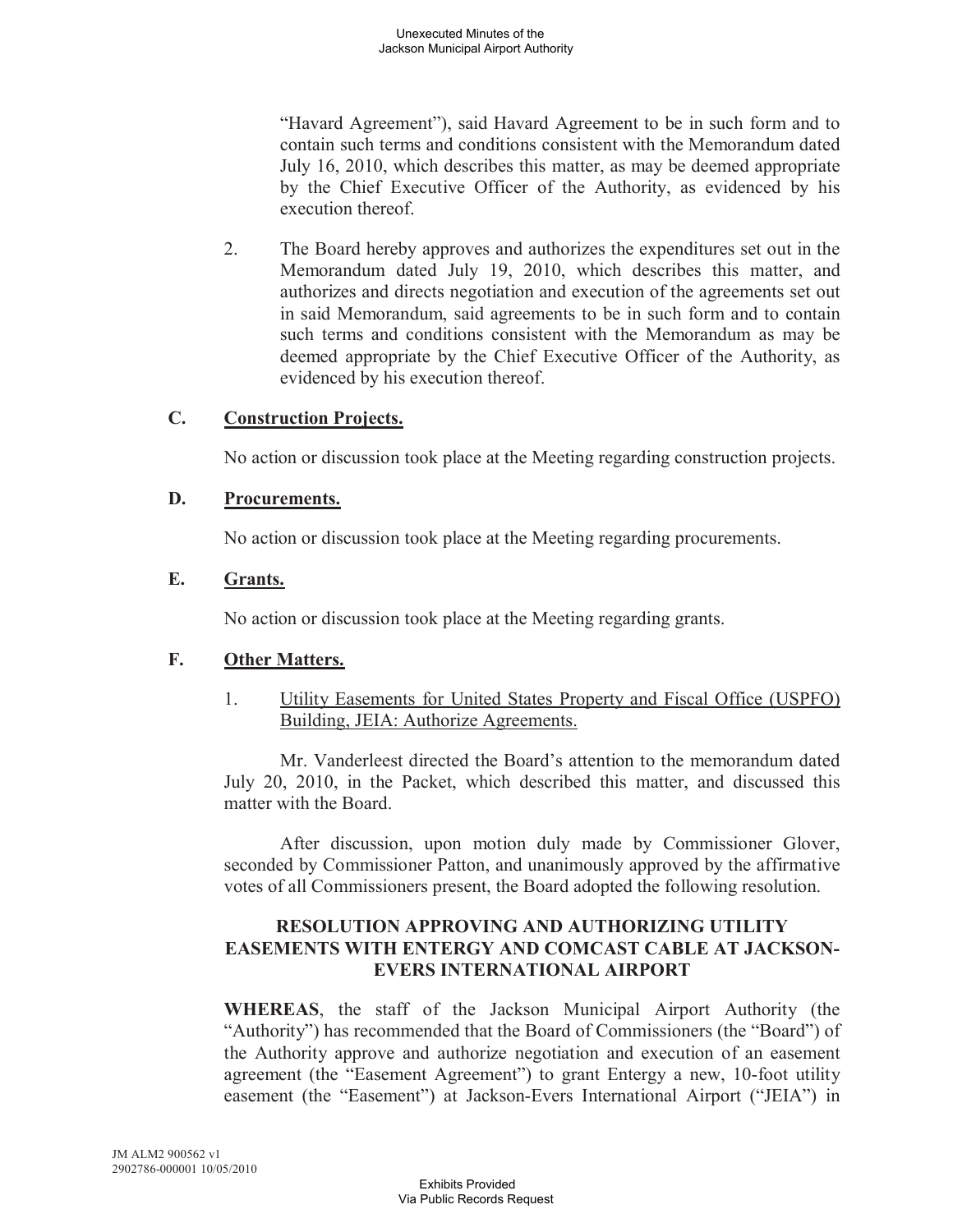connection with completion of the new United States Property and Fiscal Office located on that portion of JEIA leased to the Mississippi National Guard, as more particularly described in that certain memorandum dated July 20, 2010, and the attachments thereto (collectively, the "Memorandum"), which is (i) included in the packet distributed to the Board prior to the July 26, 2010, Regular Monthly Meeting of the Board and (ii) incorporated herein by reference; and

**WHEREAS**, as also described in the Memorandum, the staff has advised the Board that Comcast Cable ("Comcast") has expressed a desire to co-locate its communication lines on the new utility poles to be constructed by Entergy and further recommended that the Board approve and authorize negotiation and execution of a utility agreement (the "Utility Agreement") with Comcast to allow Comcast to co-locate in the Easement; and

**WHEREAS**, the Board has reviewed and considered the Memorandum and the recommendations therein by the staff of the Authority;

**NOW, THEREFORE, BE IT RESOLVED**, the Board hereby determines that it would be in the best interests of and in furtherance of the duties and responsibilities of the Authority to, the Board hereby does, approve and authorize negotiation and execution of the Easement Agreement and the Utility Agreement, both the Easement Agreement and Utility Agreement to be in such form and to contain such terms and conditions consistent with the Memorandum, as may be deemed appropriate by the Chief Executive Officer of the Authority, as evidenced by his execution thereof.

2. Allocation of a Portion of the Proceeds of \$17,200,000 Jackson Municipal Airport Authority Airport Revenue Bonds, Series 2005A.

Mr. Vanderleest directed the Board's attention to the memorandum dated July 20, 2010, in the Packet, which described this matter, and discussed this matter with the Board.

After discussion, upon motion duly made by Commissioner Glover, seconded by Commissioner Patton, and unanimously approved by the affirmative votes of all Commissioners present, the Board adopted the following resolution.

### **RESOLUTION REGARDING \$17,200,000 JACKSON MUNICIPAL AIRPORT AUTHORITY AIRPORT REVENUE BONDS, SERIES 2005A**

**WHEREAS**, on June 30, 2005, the Jackson Municipal Airport Authority ("JMAA" or the "Authority") issued \$17,200,000 of its Airport Revenue Bonds, Series 2005A (the "2005A Bonds") to provide a portion of the financing for renovating and improving various portions of Jackson-Evers International Airport  $("JEIA")$ ; and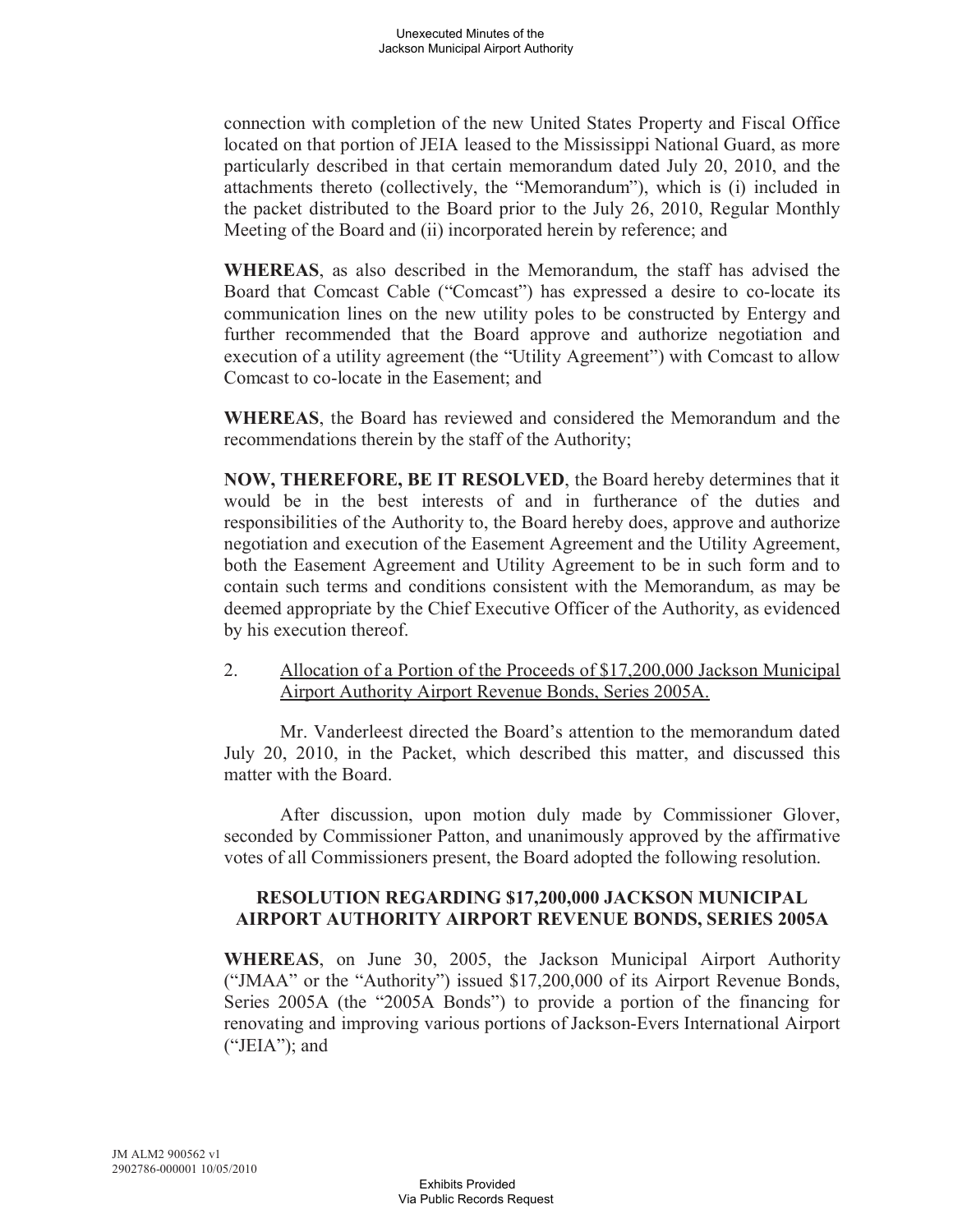**WHEREAS**, a portion of the proceeds of the 2005A Bonds (\$179,331) were used together with other funds provided by JMAA (\$55,737) to finance rehabilitation of the East Parking Lot at JEIA; and

**WHEREAS**, the 2005A Bonds were issued on a tax-exempt basis; and

**WHEREAS**, bond counsel for JMAA in connection with the issuance of the 2005A Bonds has recommended that the Authority provide a certain certification to evidence that sufficient funds were provided by JMAA from sources other than the 2005A Bonds to cover the cost of 32 parking spaces within the East Parking Lot at JEIA (the "Certificate"), all as more particularly set forth in that certain Memorandum dated July 19, 2010, (i) included in the packet distributed to the Board prior to the July 26, 2010, Regular Monthly Meeting of the Board and (ii) incorporated herein by reference (the "Memorandum"); and

**WHEREAS**, the Board has reviewed the Memorandum and considered the recommendation therein;

**NOW, THEREFORE, BE IT RESOLVED**, the Board hereby approves and authorizes execution of the Certificate by Dirk Vanderleest, Chief Executive Officer of the Authority (the "JMAA CEO"), said Certificate to be in such form consistent with the Memorandum as may be deemed appropriate by the JMAA CEO as evidenced by his execution thereof.

3. 25th Annual International Air Cargo Forum and Exposition in Amsterdam, Netherlands, on November 2-4, 2010

Chairman Irvin asked Mr. Vanderleest to provide the Board with additional information regarding the above referenced conference.

After discussion, upon motion duly made by Commissioner Glover, seconded by Commissioner Patton, and unanimously adopted by the affirmative votes of all Commissioners present, the Board adopted the following resolution.

# **RESOLUTION REGARDING 25TH ANNUAL INTERNATIONAL AIR CARGO FORUM AND EXPOSITION IN AMSTERDAM, NETHERLANDS, ON NOVEMBER 2 – 4, 2010**

**WHEREAS**, by resolution adopted on March 22, 2010, the Board of Commissioners (the "Board") of the Jackson Municipal Airport Authority (the "Authority") previously authorized and approved attendance by the Authority's Chief Executive Officer ("CEO") and Commissioners at the 25<sup>th</sup> International Air Cargo Forum and Exposition in Amsterdam, Netherlands, on November 2-4, 2010 (the "TIACA Forum");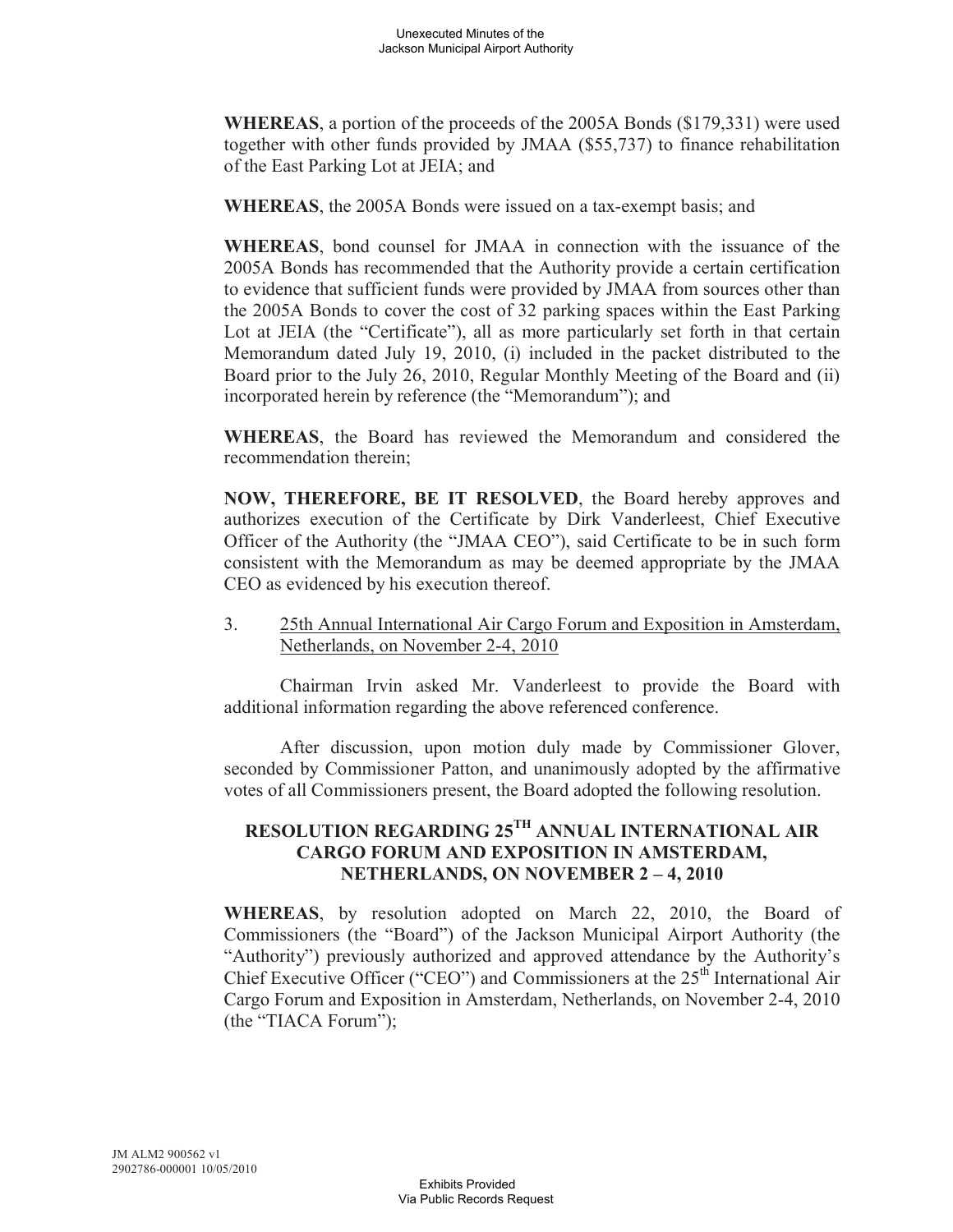N**OW, THEREFORE, BE IT RESOLVED**, the Board hereby encourages the Authority's CEO and each Commissioner planning to attend the TIACA Forum to advise the Authority's staff as soon as possible so that appropriate travel, lodging and conference reservations may be timely made.

- 4. Confidential Personnel Matter.
	- a. Closed Session.

At approximately 4:20 p.m., upon motion duly made by Commissioner Glover, seconded by Commissioner Patton, and unanimously approved by the affirmative votes of all Commissioners present, the Board adopted a resolution authorizing the Board to enter Closed Session for the limited purpose of considering whether to enter Executive Session for the limited purposes of discussing and taking action regarding (i) a certain personnel matter, which required confidential treatment, and (ii) the Authority's response and strategy regarding the complaint filed with the U. S. Department of Transportation, Federal Aviation Administration ("FAA"), against JMAA under 49 CFR Part 26 (the "Part 16 Complaint"), which also required confidential treatment.

The Board requested that Mr. Vanderleest, Mr. Moore and Mr. Wagner remain with the Board during the Closed Session.

At approximately 4:21 p.m., during the Closed Session, upon motion duly made by Commissioner Glover, seconded by Commissioner Jones, and unanimously approved by the affirmative votes of all Commissioners present, the Board adopted a resolution authorizing the Board to enter Executive Session for the limited purpose of discussing and taking action regarding (i) a certain personnel matter, which required confidential treatment, and (ii) the Authority's response and strategy regarding the Part 16 Complaint, which also required confidential treatment.

The Board requested that Mr. Vanderleest, Mr. Moore and Mr. Wagner remain with the Board during the Executive Session.

Mr. Wagner stepped outside the meeting room to announce that the Board had voted to enter Executive Session for the limited purpose of discussing and taking action regarding (i) a certain personnel matter, which required confidential treatment, and (ii) the Authority's response and strategy regarding the Part 16 Complaint, which also required confidential treatment.

b. Executive Session.

At approximately 4:22 p.m., the Board met in Executive Session.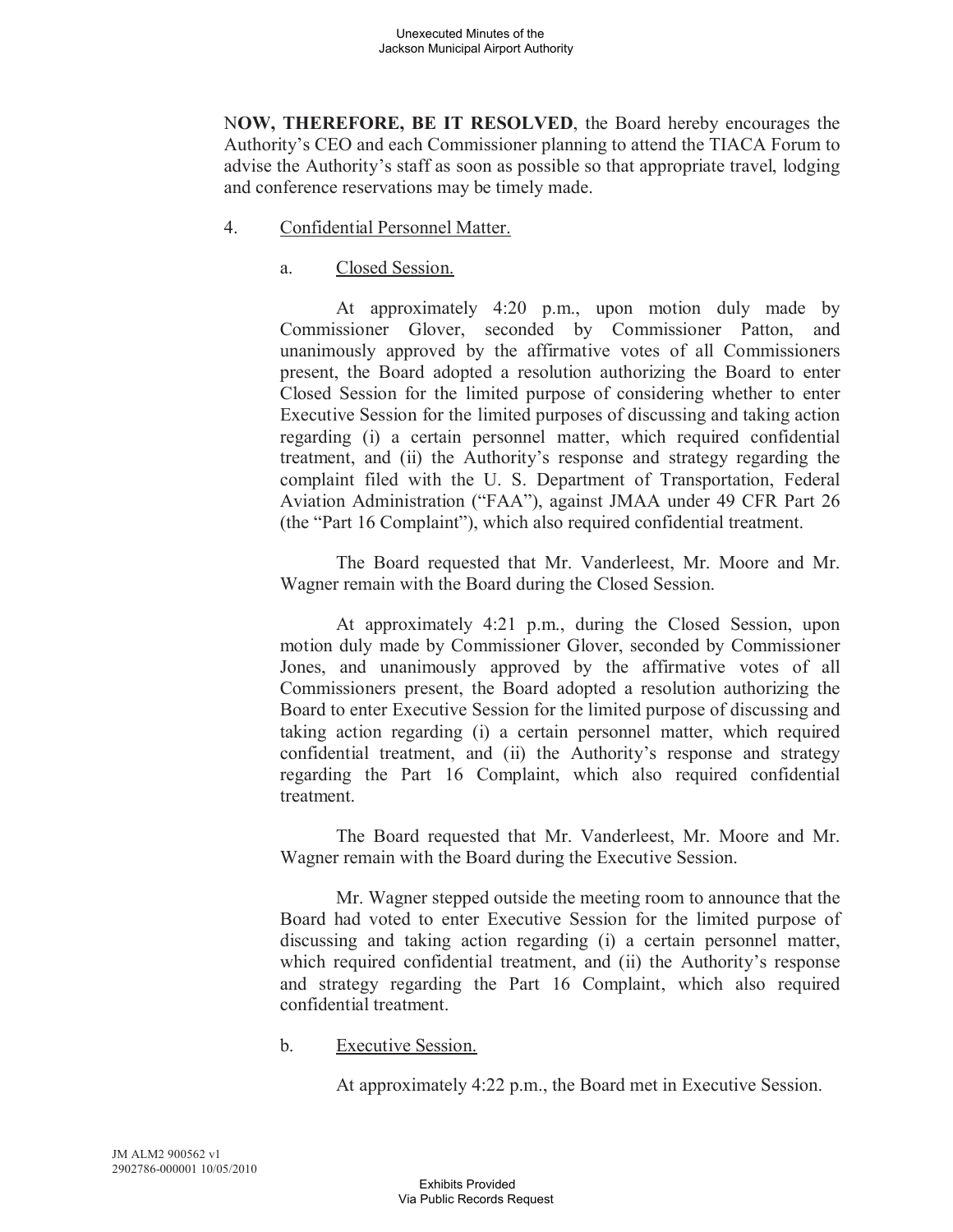## c. Open Session.

At approximately 4:41 p.m., Chairman Irvin reconvened the Meeting in Open Session, and Mr. Wagner went outside the Meeting to invite every one present to rejoin the Meeting, but no one joined the Meeting except those already present.

Chairman Irvin announced to those present that, during the Executive Session, the Board had considered (i) a certain personnel matter, which required confidential treatment, and (ii) the Authority's response and strategy regarding the Part 16 Complaint, which also required confidential treatment. However, the Board had taken no action during the Executive Session on either matter.

## **F**. **Other Matters (Resumed).**

### 5. Airport Name Change.

Mr. Moore advised the Board that the City Attorney for Jackson had asked Mr. Wagner and Mr. Moore if they believed that only JMAA had the authority to change the name of Jackson-Evers International Airport, not the Jackson City Council. Mr. Moore said that he and Mr. Wagner had advised the City Attorney that they believed that since JMAA is a separate body politic, only the JMAA Board has the authority to change the name of Jackson-Evers International Airport, not the City Council. Mr. Moore said he did not know whether that issue had been or would be discussed by the City Attorney with Mayor Johnson or the Jackson City Council, but he wanted the Board to be aware of the issue in case they are asked about it.

## **VI. DISCUSSION: STRATEGIC INITIATIVES.**

No discussion or action was taken at the Meeting regarding strategic initiatives.